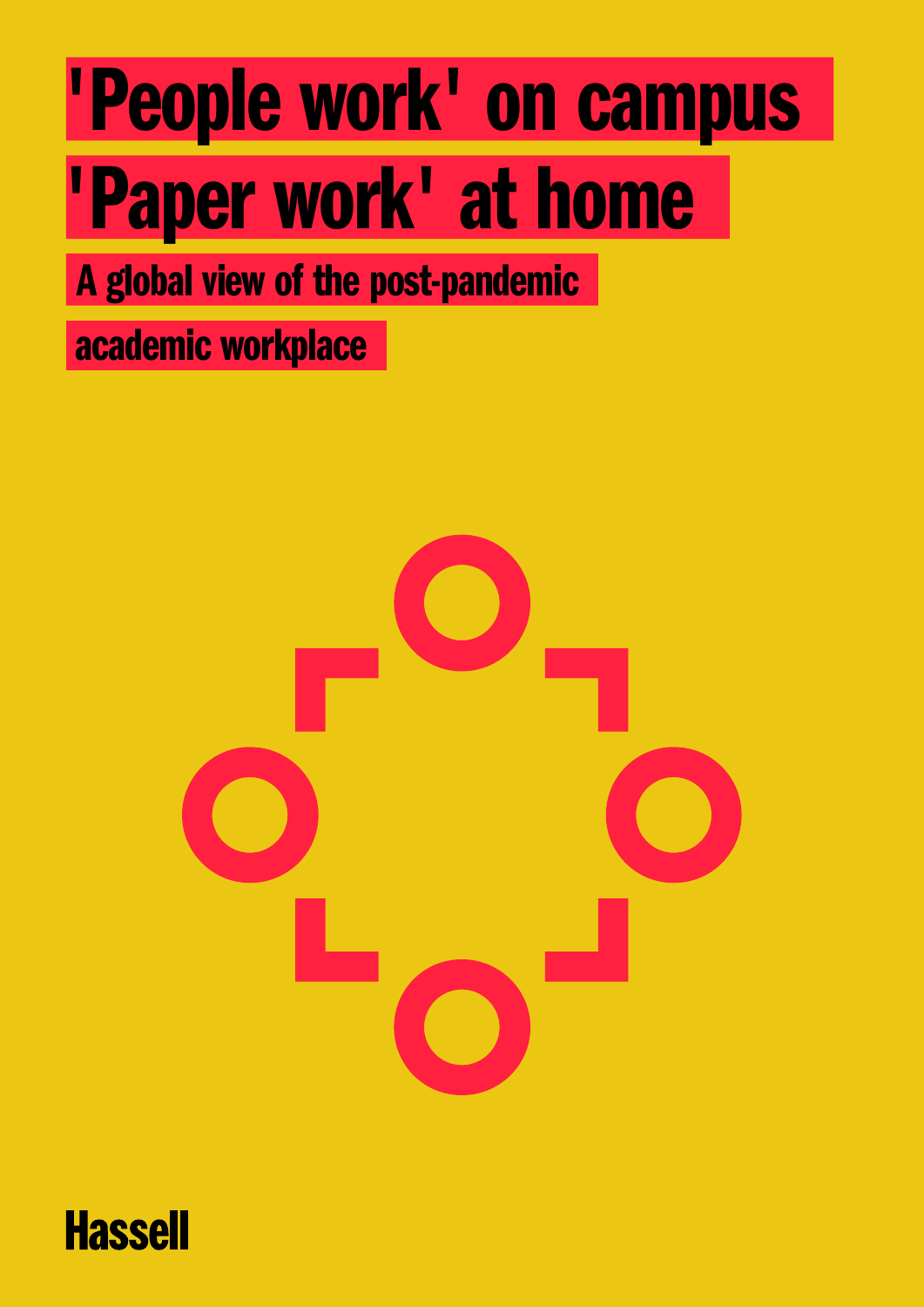

Research School of Social Sciences, Australian National University, Canberra, Australia Photography by Mark Syke

> People work on campus Paper work at home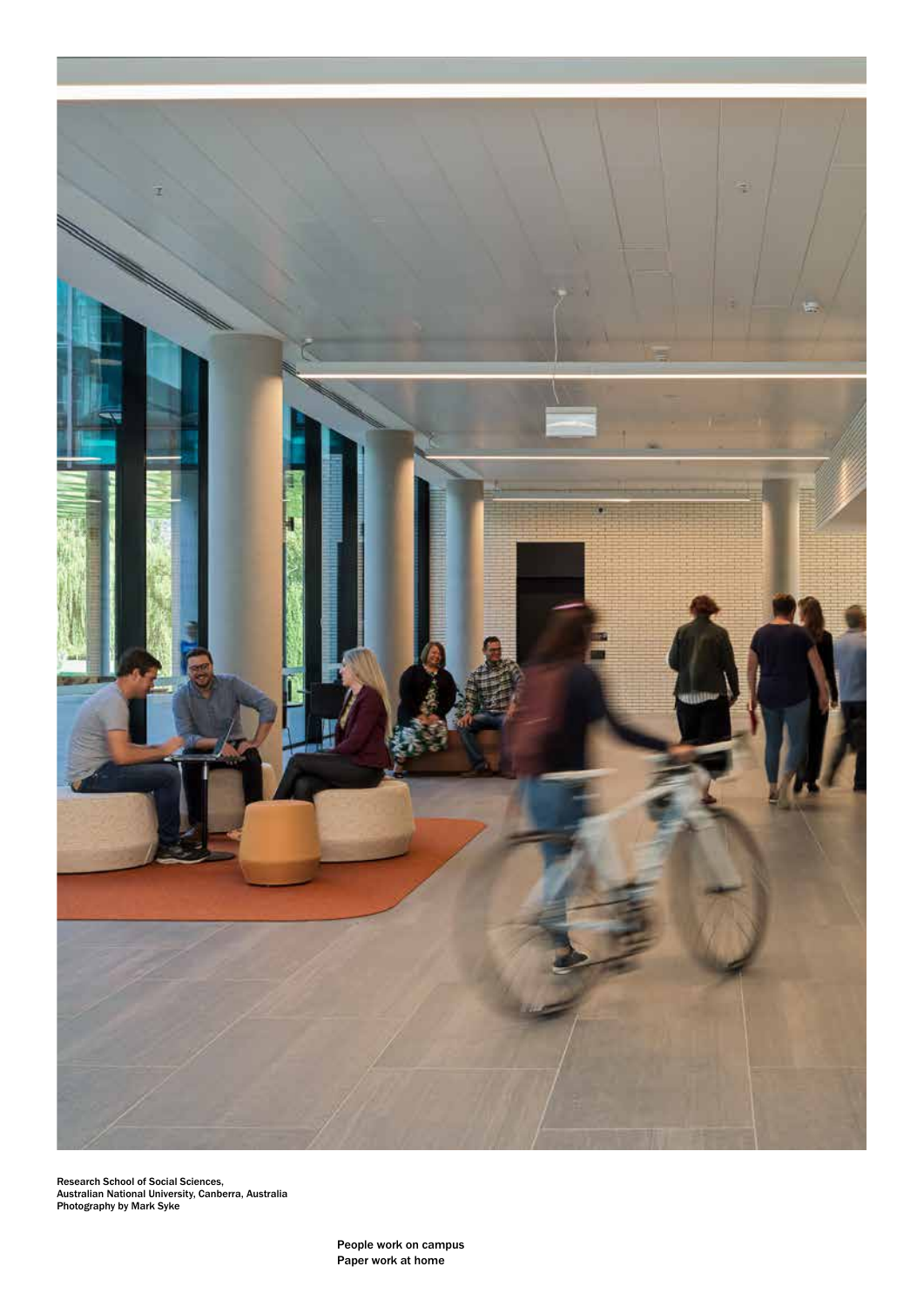## 'PEOPLE WORK' ON CAMPUS, 'PAPER WORK' AT HOME

Campus has always been a place for talking, teaching, networking and socialising. Up until last year, many academics spent most of their time on campus and only a small amount of time working from home, to do 'paper work' – solo tasks like research and administration. Teaching was largely on campus.

But the collective experience of working off campus through the COVID-19 pandemic has changed attitudes, perceptions and habits in higher education across the world. And with that change comes an opportunity to reiterate the purpose of a campus – to bring people and ideas together.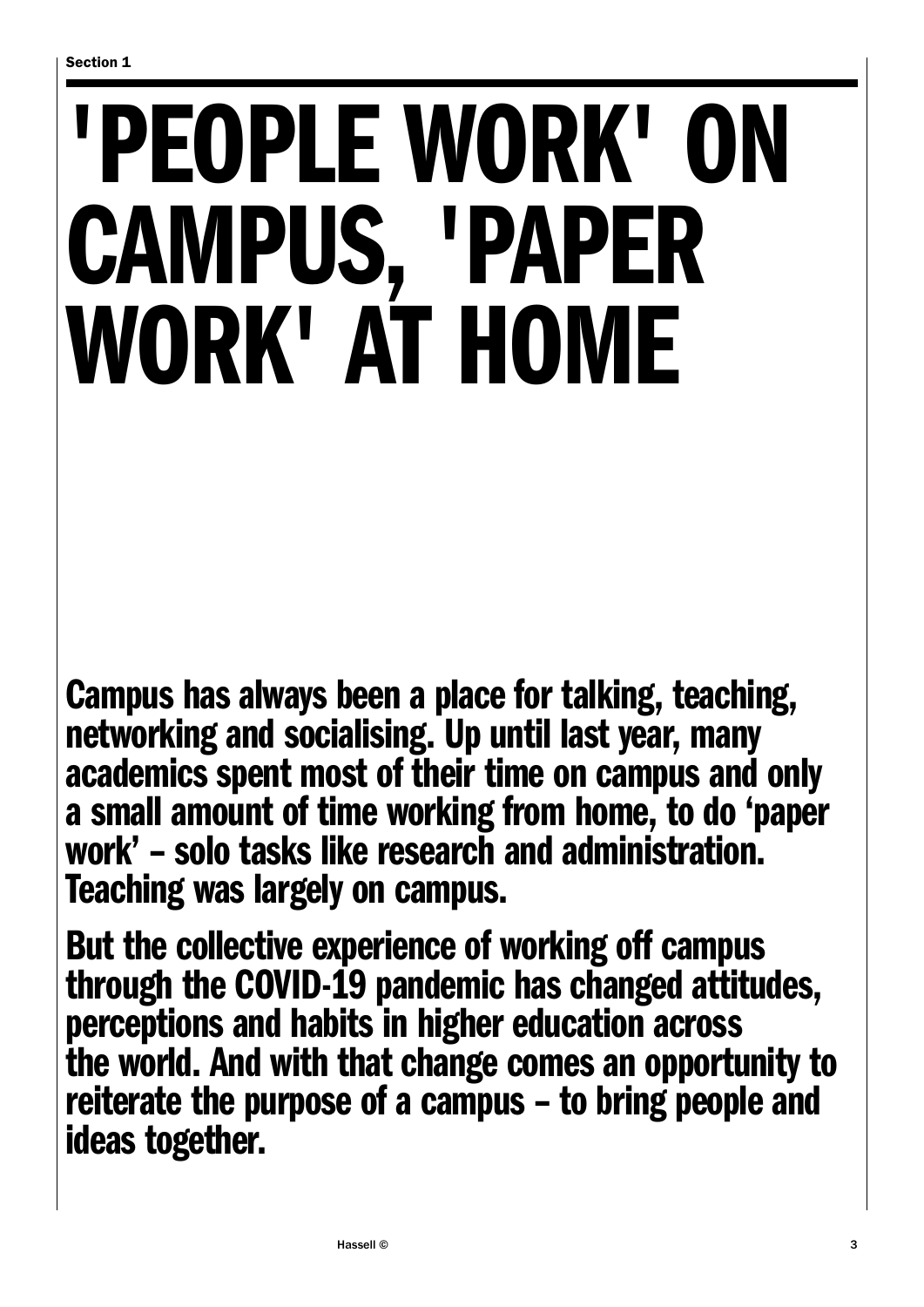## WHAT WE DID

There are a lot of studies out there about how workplaces are changing after the upheaval of the pandemic, but very few of them are specific to universities.

We know that academic workplaces are different to commercial offices. We also know that academic activities can vary considerably across both the academic year and the type of faculty.

Hassell wanted to understand how university work patterns might change in the future. And to do this, we thought it was best just to go straight to the source.

We surveyed 571 academics from over 50 universities across Singapore, the UK, US and Australia about their experiences of working on and off campus before and during the pandemic.

This report details how they fared and what they hope for in the postpandemic university workplace.

The sample was representative across gender, age, role and faculty, providing a broad data set that we split in various ways to reveal some interesting differences and some remarkably consistent themes.

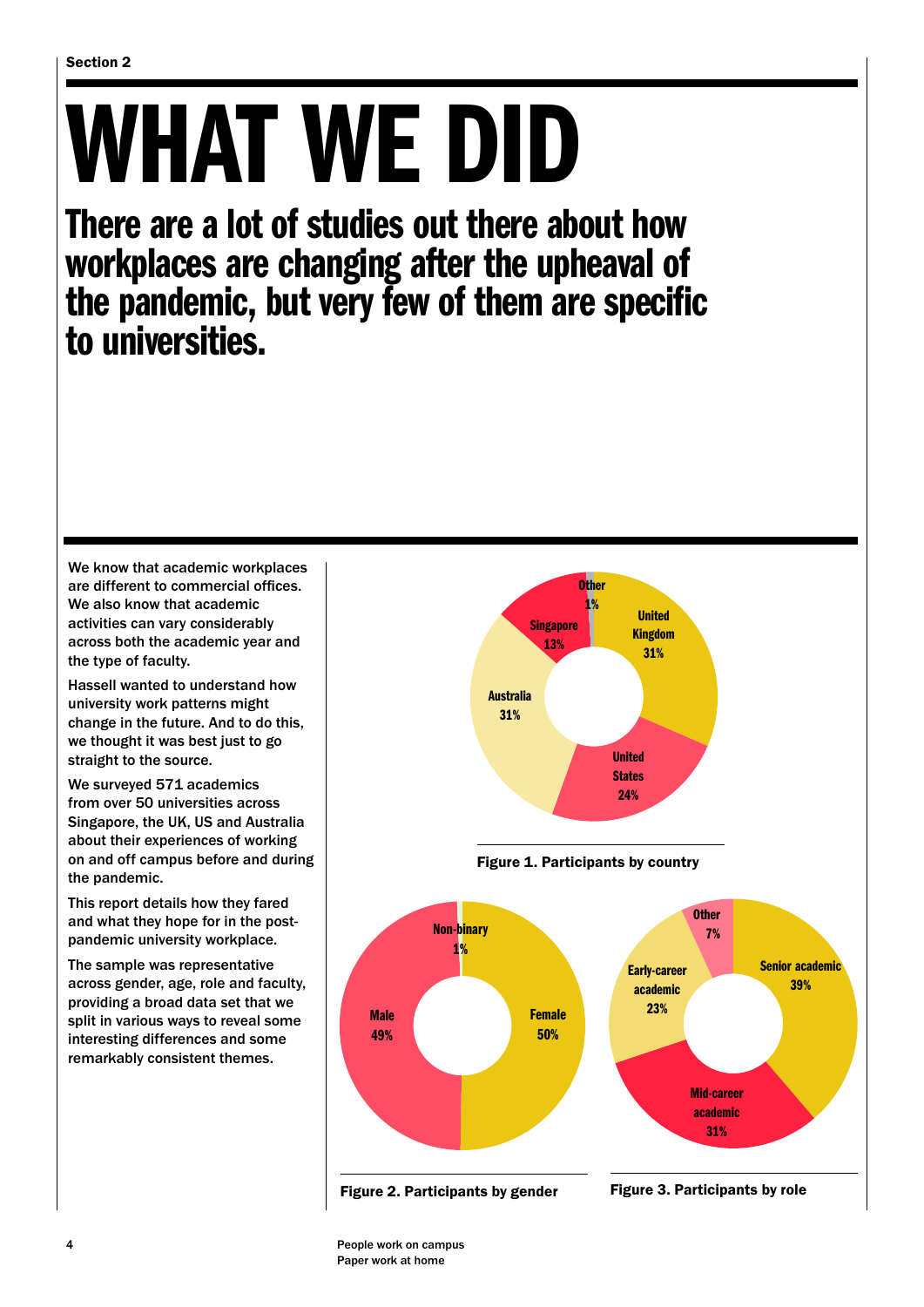







30%

employment type

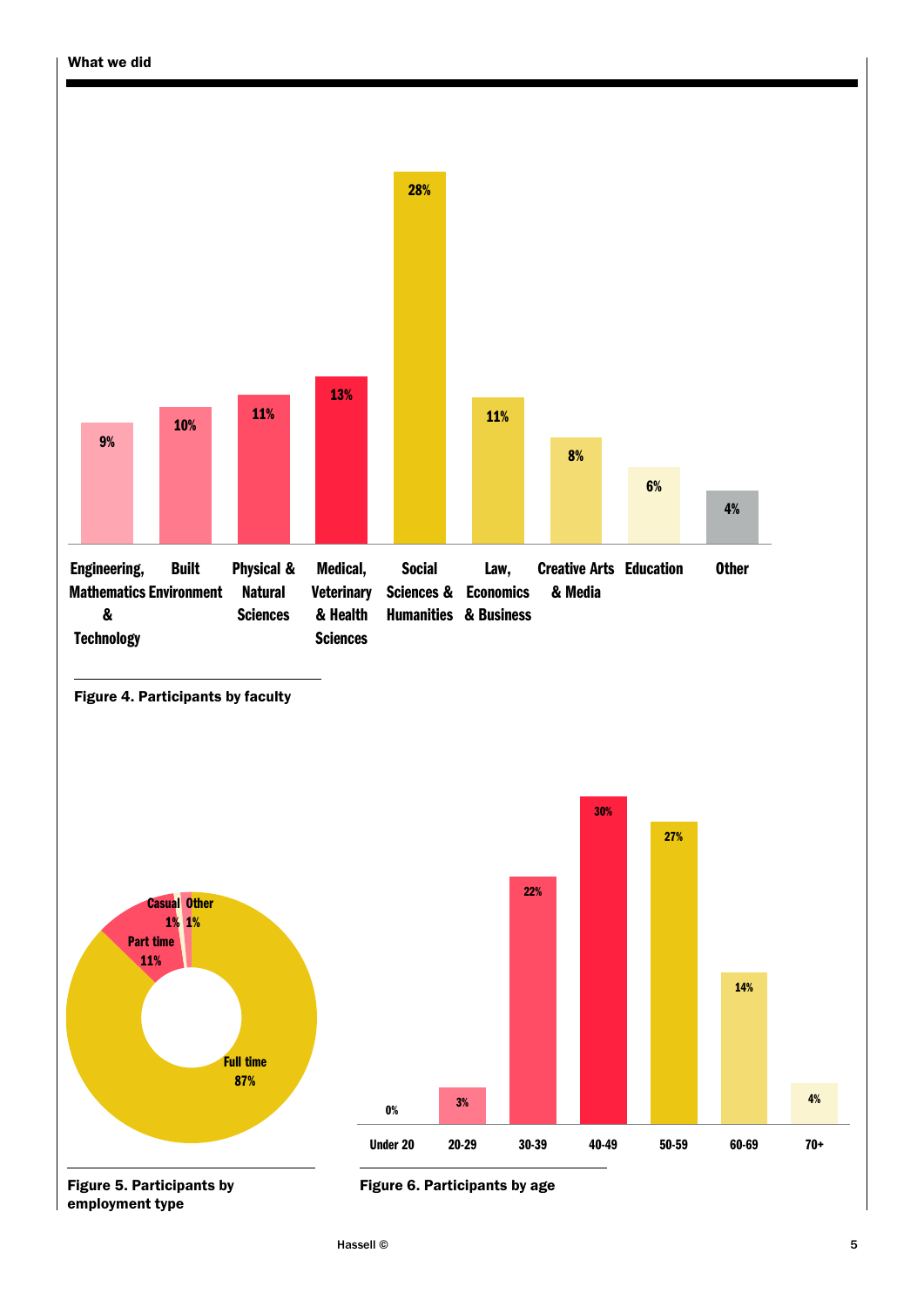# WHAT WE FOUND

Our research shows that campus is the place to talk and connect with students and colleagues, and, perhaps most importantly, to teach.



### Campus isn't dead

Campus is the beating heart of a vibrant and interactive university community; a place for sharing ideas and developing important relationships. Academics want to return to campus, and need their students to be there too.



### Teaching belongs on campus

While necessary and convenient during the pandemic, our research found that online teaching is detrimental to social and learning outcomes for students. While acknowledging some benefits, academics are wary of a substantial shift in delivery modes.

### Compromise is coming to the academic office

The pandemic has given staff time to consider a more balanced working week. Some academics are willing to share their workspace in return for more time working at home, while others want to maintain a significant presence on campus.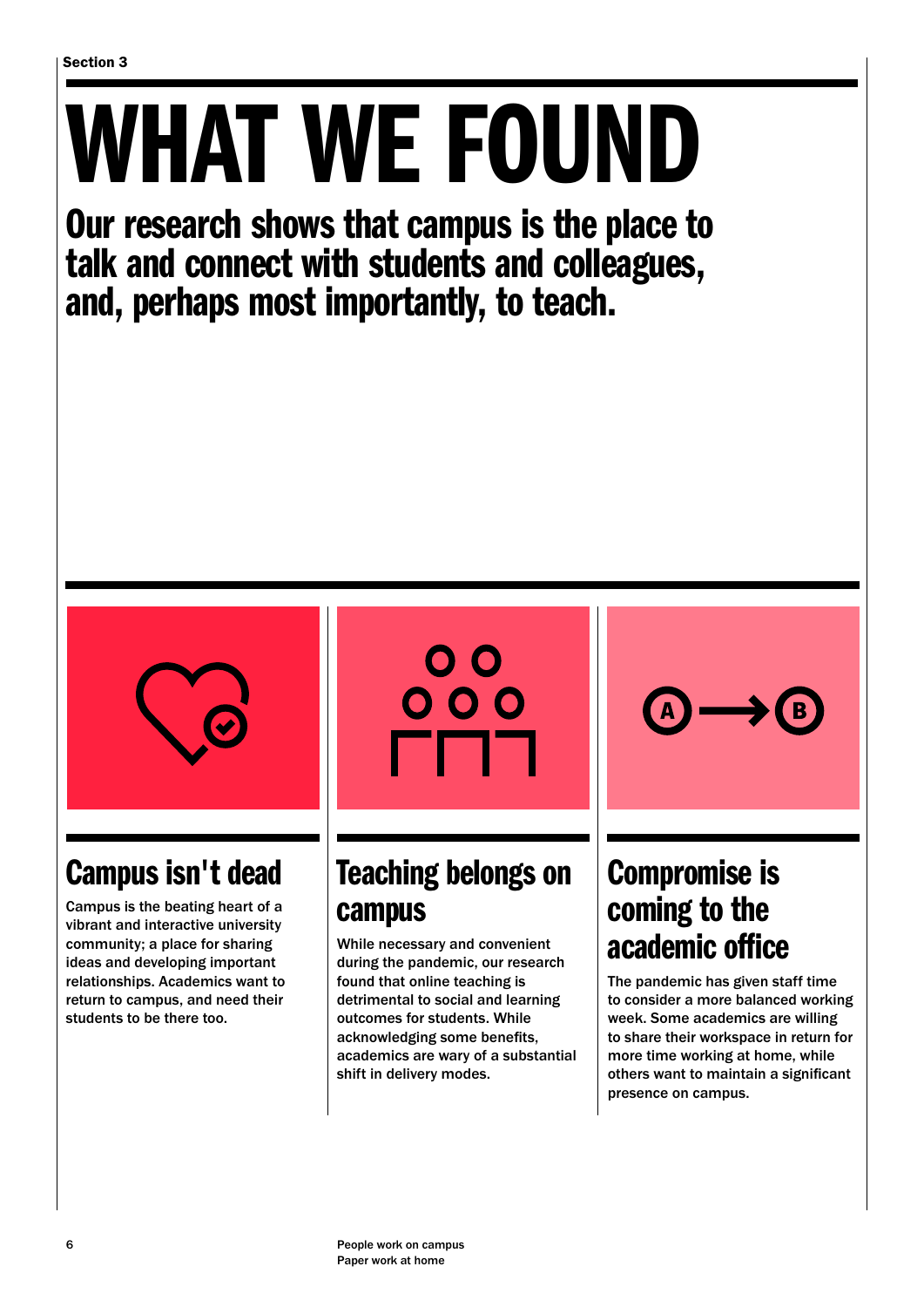### "I want my academic life back, 100%"

### 2.9 days

the average amount of time academics want to spend on campus in the future, down from 3.8 days pre-pandemic

571 survey participants A A A A - 11 -

"Universities are a site of conversations about ideas and thoughts. 'I can't hear you, you're on mute',<br>challenges this."

"Working from home is a great 1 or 2 day option to concentrate on writing etc, but departments are better run as teams, not individuals."

75%

of survey participants believe their connections to colleagues suffered while they worked off campus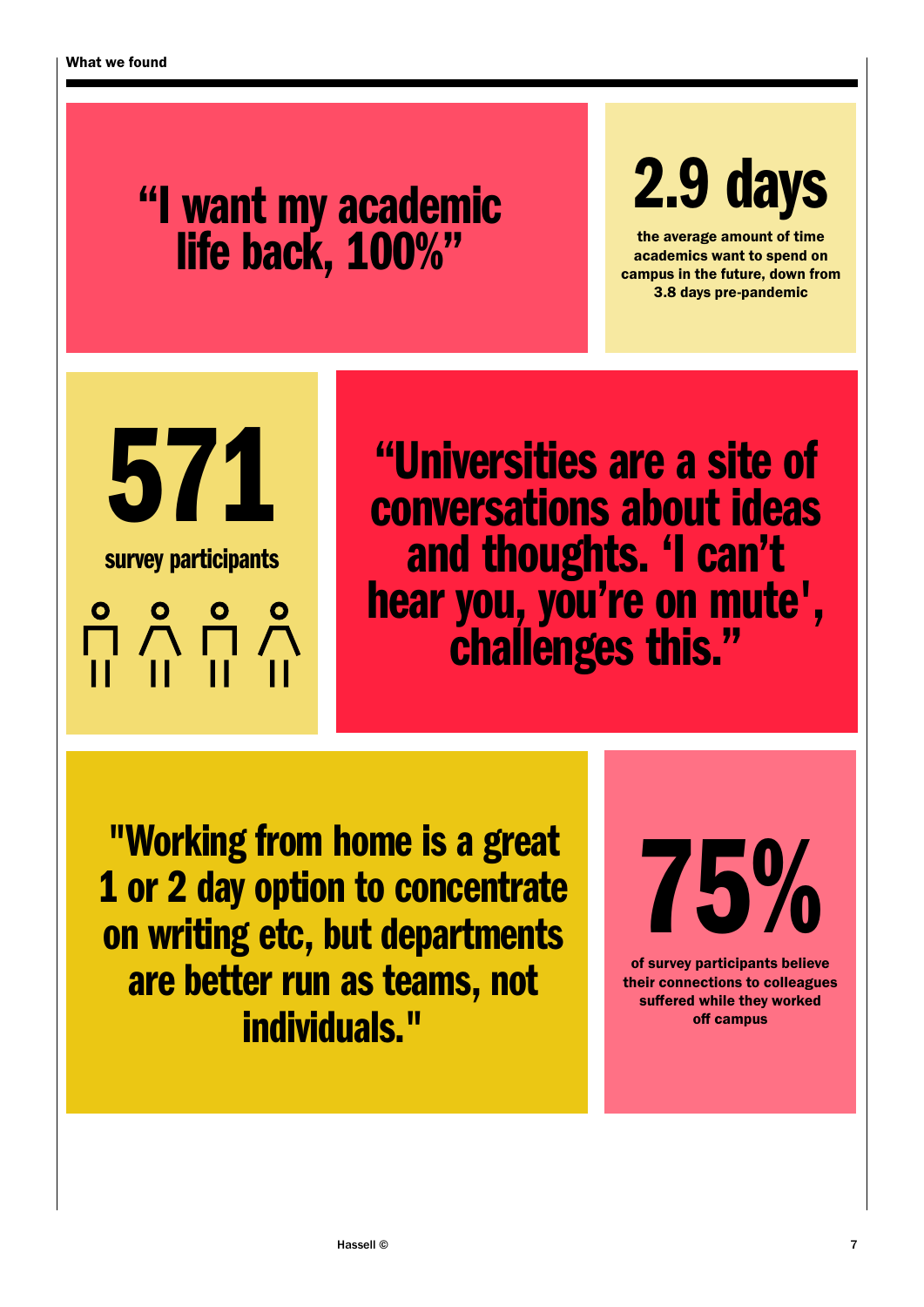

Faculty of Engineering and Information Technology, The University of Melbourne, Australia Image by Tom Blachford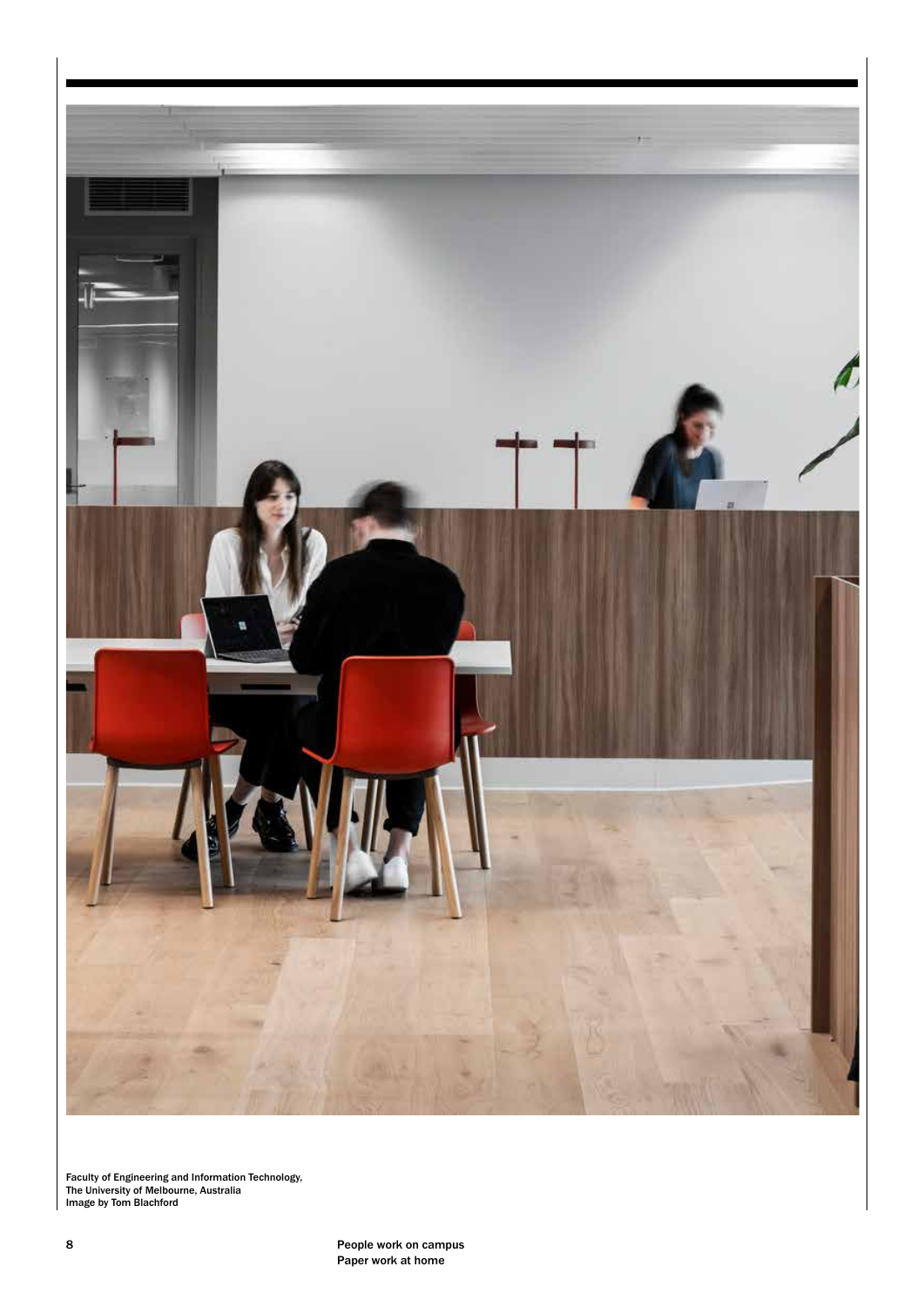



Li Ka Shing Library Singapore Management University Photography by Hassell

Advanced Engineering Centre University of Brighton, United Kingdom Photography by Jim Stephens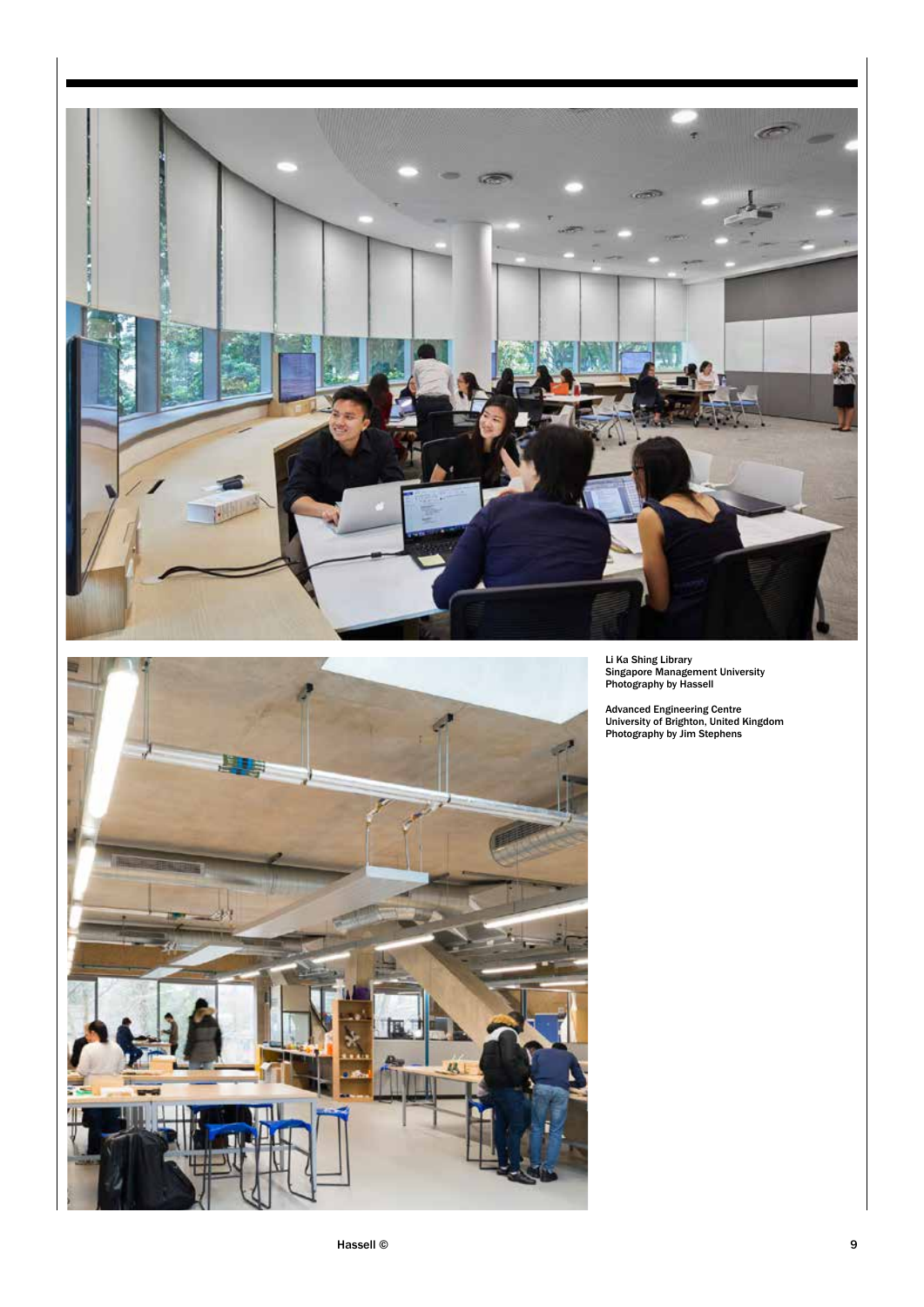### **CAMPUS** ISN'T DEAD

The campus was, and will remain, central to the identity and activity of a university. It is a practical and symbolic embodiment of the importance of sharing ideas for the advancement of human knowledge.

Academics took the opportunity in the survey, as might be expected after a period away from campus, to reflect on all of the benefits of being physically together with their students and colleagues.

They believe that being on campus is an essential component of the intellectual and social experience of a university education and career. In-person interaction is fundamental to the development of strong and productive connections between people that enable the sharing of ideas, and the learning of skills.

And of course, there are some things you just can't do at home, like lab work, wind tunnel testing, or theatre performance.

"We can do a lot online, but building a sense of community is important and very difficult to replicate without inperson meetings."



Moreton Bay Campus, University of the Sunshine Coast Brisbane, Australia Photography by Tom Ross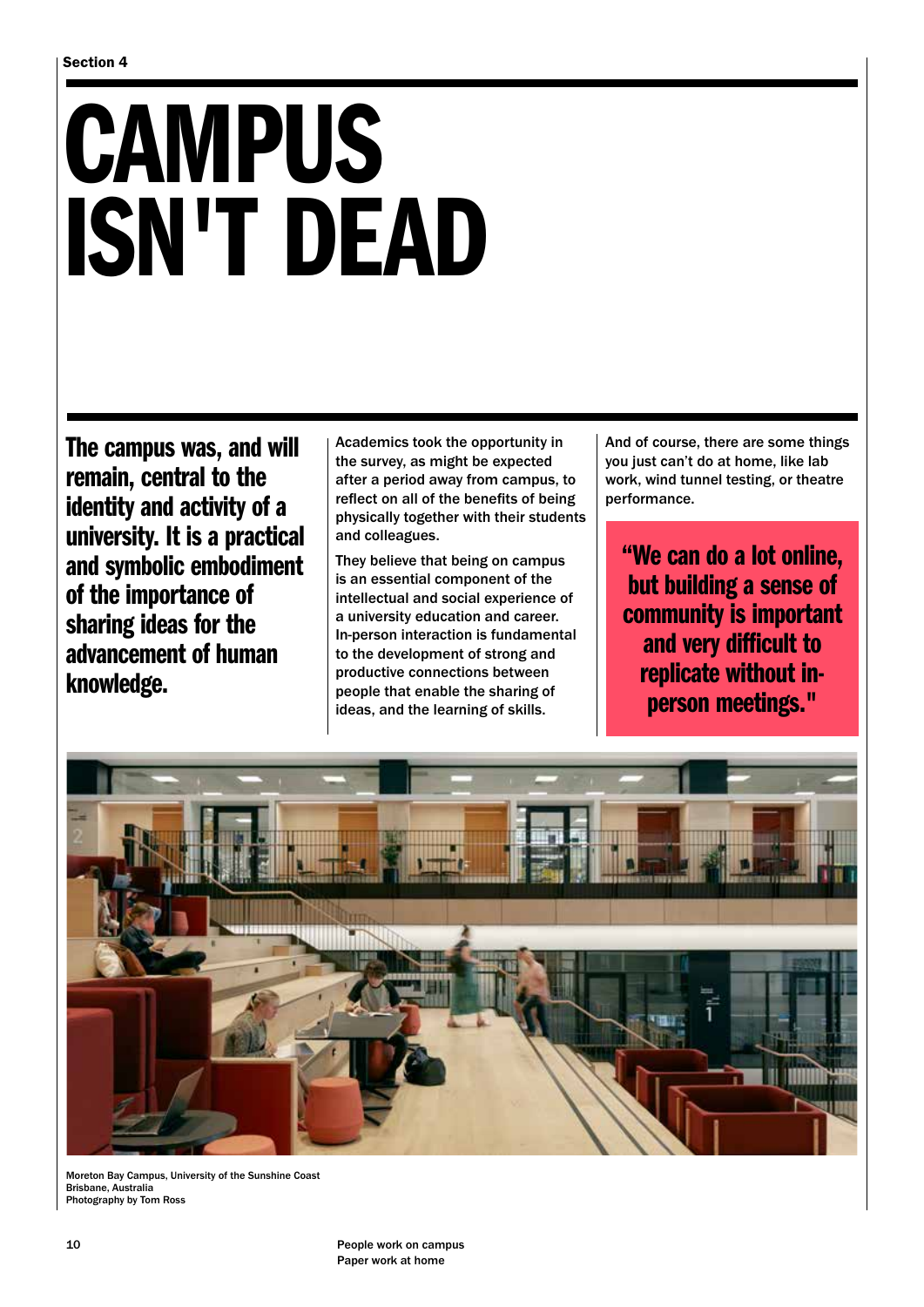#### Academics were already working flexibly

As the pandemic took hold around the world, working from home became the norm across many industries. Since then, there has been an equally dramatic uptick in interest in whether this new way of working would be permanent.

The year 2020 has been touted as a transformative moment in the workplace. But it turns out that academics were in some ways already ahead of the curve.

At the beginning of the pandemic, most universities effectively closed their campuses and mandated that many, if not all, students and staff worked from home for varying periods of time.

By April of 2021, Singaporean and Australian universities had largely reopened their campuses, while the US and UK were still partially closed.

We mapped the self-reported amount of time academics spent working from home before and after lockdowns, and their future preferences as a percentage of their work time each week.

Most academics were already doing some work at home (51 per cent were working from home one day a week, and only ten per cent were working on campus at all times).

This contrasts with Hassell research (ref) that shows almost 70 per cent of commercial office workers in Australia were working primarily in the office before the pandemic.

Looking at it another way, a lot of academics still want to spend the majority of their time on campus. On average, academics spent almost four days a week on campus before the pandemic.

In the future, that average falls to just under three days. Women are less likely to want to spend time on campus (around two days compared to three for men), and this holds true across countries, although men in the US were already spending less time on campus compared to the other three countries.

This finding also reflects attitudes in a recent Hassell survey of commercial office workers, (ref) which showed that women were less inclined to want to return to the office than men.

4.0 3.9 3.8

2.9 2.9 2.8



Figure 7. Days on campus - average Figure 8. Days on campus - gender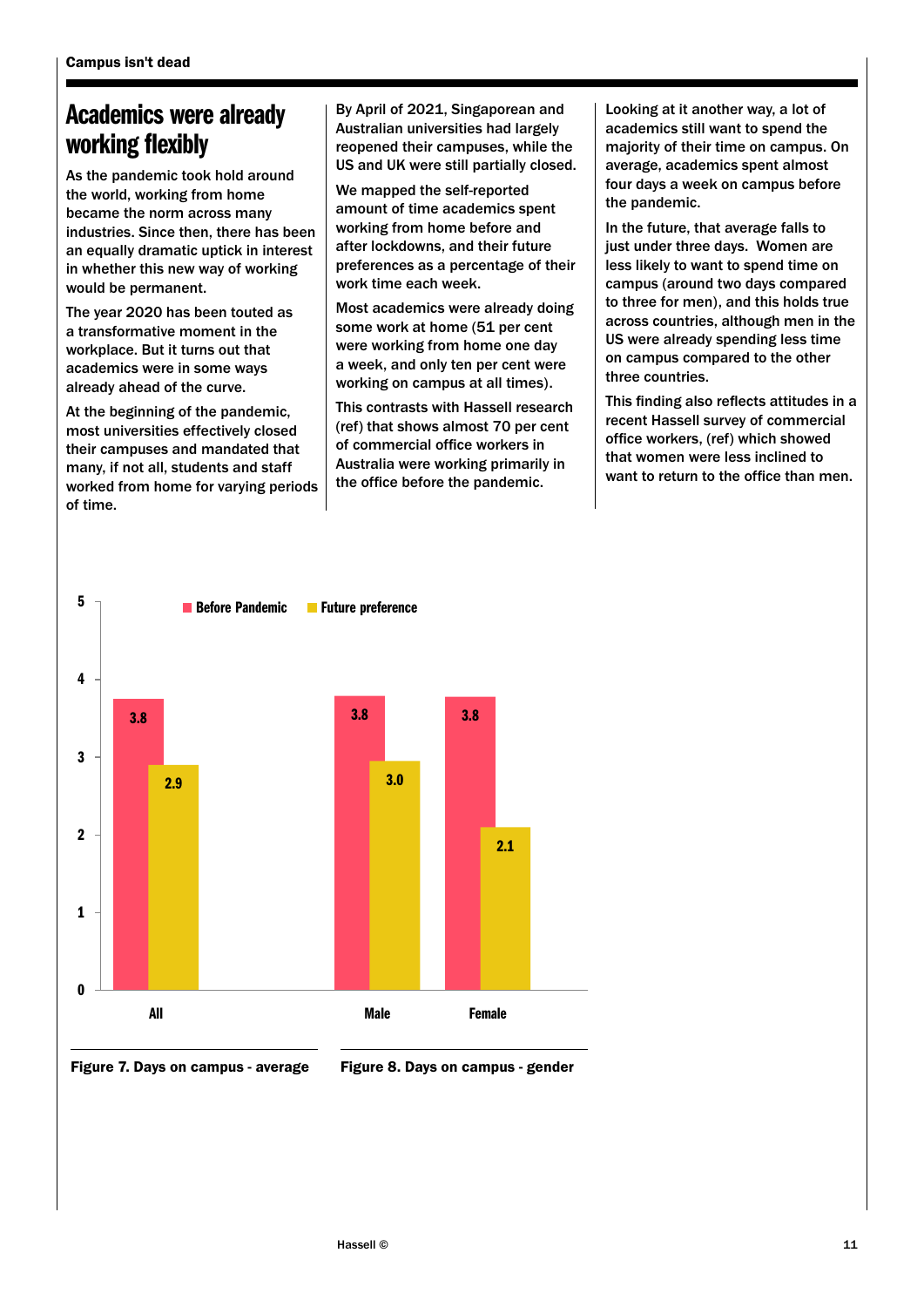#### Practical learning needs practical spaces

Preferences for working on campus differ across faculties, which underscores the need for universities to address workplace issues from a strategic, user-centred perspective.

Science and creative arts disciplines that require practical, lab-based and performance learning and research are more likely to want to spend time on campus than the social science disciplines.

The exception in the data to this is the Medical, Health and Veterinary Sciences. Academics in those fields would like to spend an average of 1.4 days less on campus, coupled with a smaller increase in either time spent working from home or working in a third location, which is likely to be a clinical setting or lab.

In fact, more than half of all academics from all the faculties except Law, Economics and Business indicated that they already worked in a third place (neither on campus nor at home) for, on average just under a day a week.

Beyond clinical settings these other locations could include co-working spaces, cafés, smaller work hubs or off-campus university buildings.

There was however, no significant demand for more time in these locations in the future. The change in preferences for work location is entirely toward working from home.

"Being an anatomy educator, face-to-face practical laboratories can never be replaced and causes much difficulty creating an equivalent experience for students overseas."

"Teaching practical subjects like drama is possible online, but really not easy with students working in their bedrooms."



Figure 9. Days on campus by faculty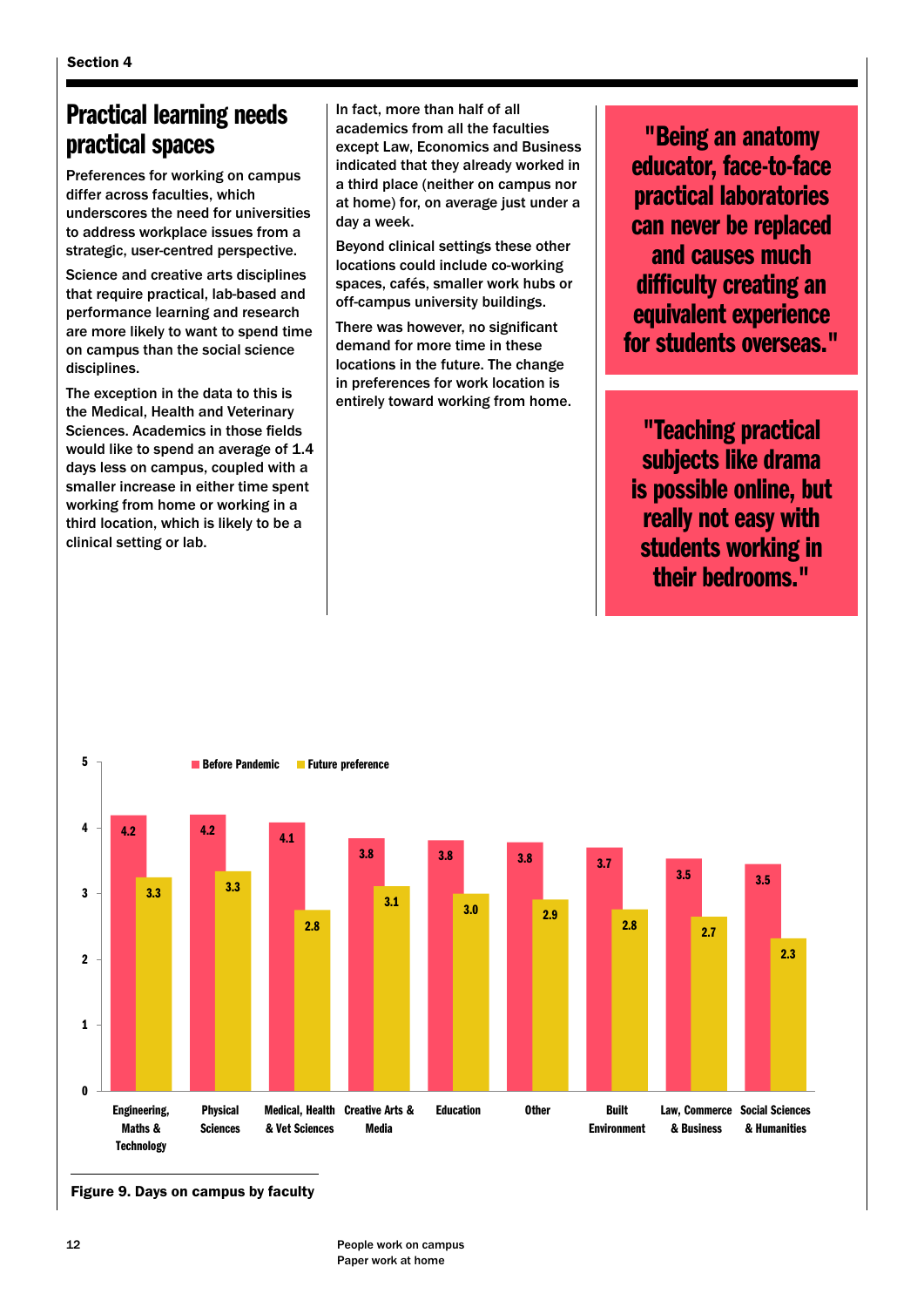



"The pandemic has demonstrated why there is the need for campus universities. You cannot replace everything with distance learning, particularly in science and medicine."



National Centre for Motorsport Engineering, University of Bolton, United Kingdom Photography by Mark Cocksedge

Moreton Bay Campus, University of the Sunshine Coast, Brisbane, Australia Photography by Tom Ross

Creative Industries Precinct Phase 2, Queensland University of Technology, Brisbane, Australia Photography by Peter Bennetts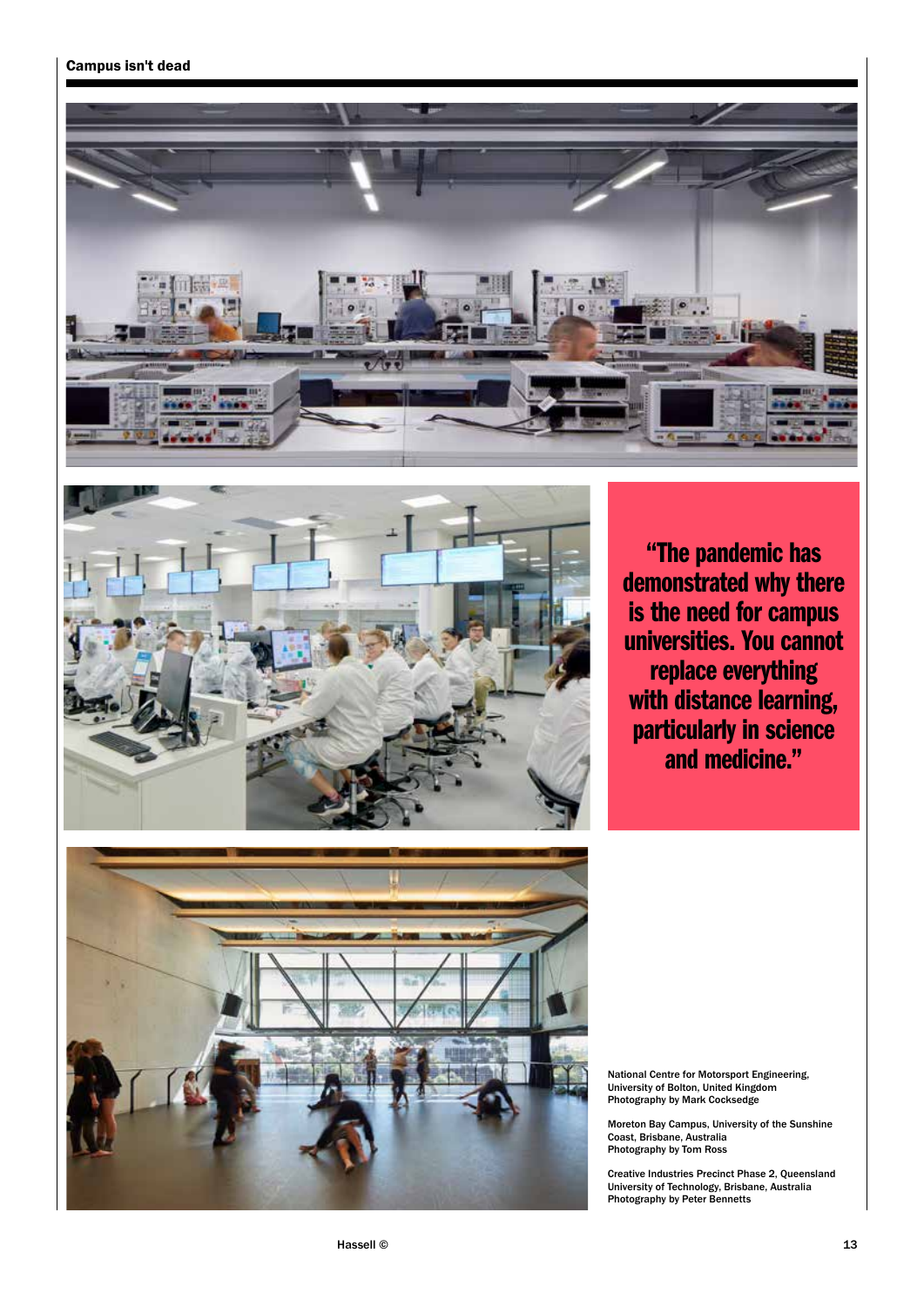### CAMPUS IS THE BEST PLACE TO TEACH

Academics still want to be on campus for a majority of their working week, and they want their students to be there too.

#### Online learning is challenging for everyone

The survey revealed overwhelming support for in-person contact between students and with staff as a means to communicating ideas, teaching practical skills and forming friendships and future professional networks.

There are definite advantages to online learning, some wellestablished and others only coming to light through the experiences of the pandemic. Digital platforms enable a much wider range of knowledge leaders to contribute, and are convenient for students who are unable to make it to campus for work, family, or geographical reasons.

In Australia, the loss of international students due to border shutdowns has been damaging, but could have been far worse had those students that were already enrolled not been able to continue to learn online.

So, while online teaching was convenient and necessary during 2020, it is viewed almost universally to be unsatisfactory overall. Most academics cannot wait to get back to in-person contact with their students.

Academics across all regions consistently expressed reservations about their inability to connect with students in any meaningful way online.

They were concerned about a loss of the students' social and professional skills as they study at home in their pyjamas, and a more general foreboding that it may become the dominant or default teaching method for all the wrong reasons.

Online delivery is perceived by academics to be the cheap option for universities, and therefore potentially attractive to university management in this period of funding and economic pressures.

Recorded lectures and online tutorials reduce the need for teaching space on campus, but also paves the way for larger class sizes that will bring in more fees. Recorded lessons can be used repeatedly over time, reducing the need for teaching staff.

All of these potential money saving opportunities have inherent risks. Academics are very concerned that students are more disengaged at home, more easily distracted (by pets!) and will miss out on the crucial learning and social opportunities that on-campus learning offers.

"We need to reinforce the importance of personal connection to students or we will end up with a generation of workers who cannot work in teams, cannot interact with people in a shared work place, and have limited hands-on practical skills."

"Students are shortchanged by online teaching. And they realise this. Ultimately this will mean declining enrolments — why pay thousands to take online courses?"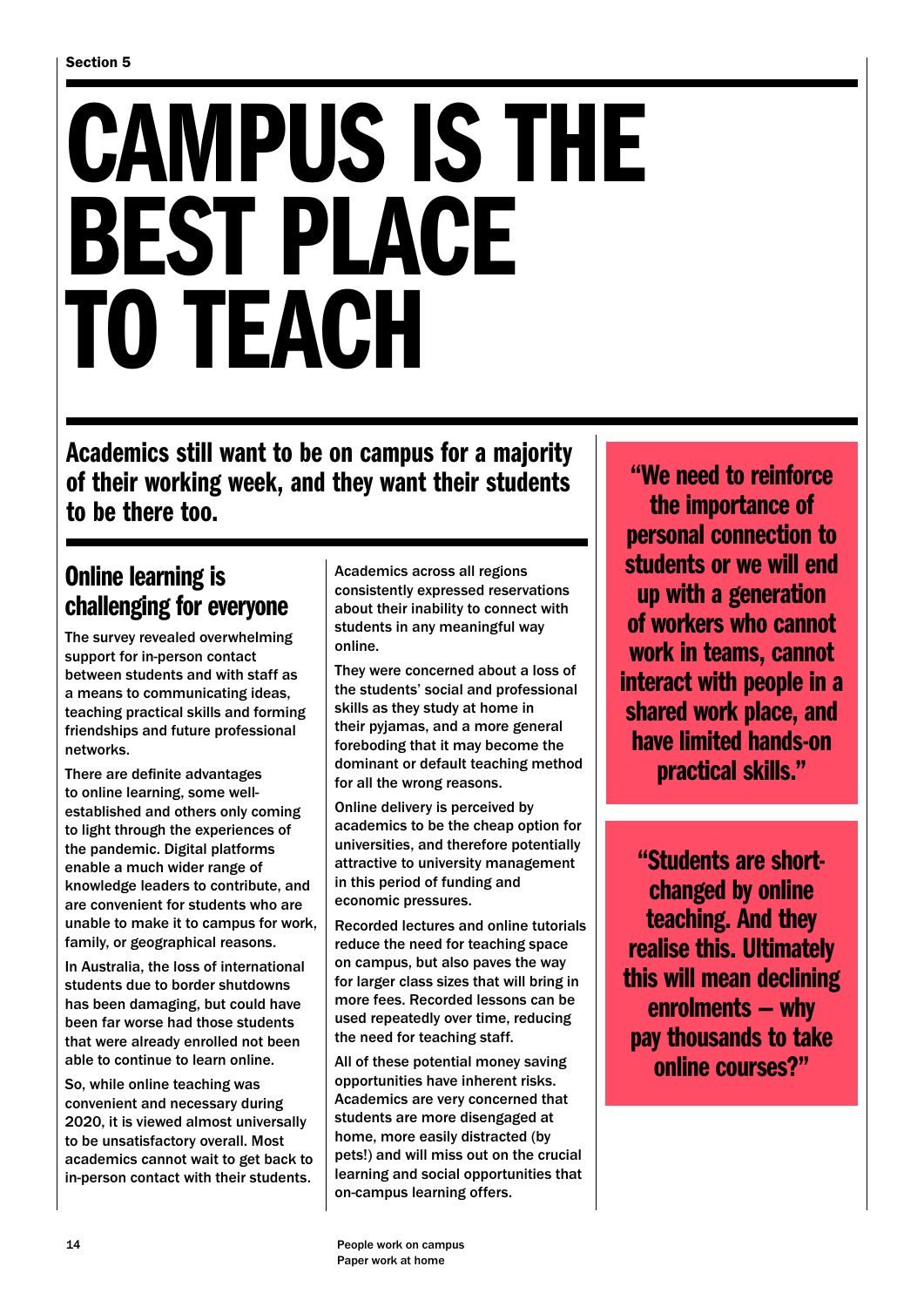

Figure 10. Preferred location for online teaching

#### Finding the right balance

They may not have enjoyed some aspects of the big switch to online learning, but overall, academics did a magnificent job of delivering it at short notice. And this gave them an opportunity to see which teaching locations worked best in which situation.

In the future, when campuses are fully open and not subject to periodic lockdowns, universities will need to finely balance how much learning is done online and from where the lecturers will deliver it.

Most academics would like to teach in-person, on campus, but if it is delivered online, they would prefer to do it at home. If online teaching increases (as many expect it will), campus activity may decline in both student and staff numbers.

Academics are concerned that enrolments could decrease as students' expectations of education rise in line with tuition fees, and as the quality of the university experience suffers. They believe that larger online class sizes diminish the number and quality of interactions between students and with teachers.

There are professional concerns too – the student/teacher relationship has eroded in the past year without in-person contact. Valuable teaching and communication skills will be lost to the profession (or concentrated in the few still delivering education in-person) as libraries of online materials grow.

Our survey respondents indicated that in-person teaching on campus is vital, with a resounding endorsement of the need for teaching spaces on campus.



Advanced Engineering Building, The University of Queensland, Brisbane, Australia Photography by Peter Bennetts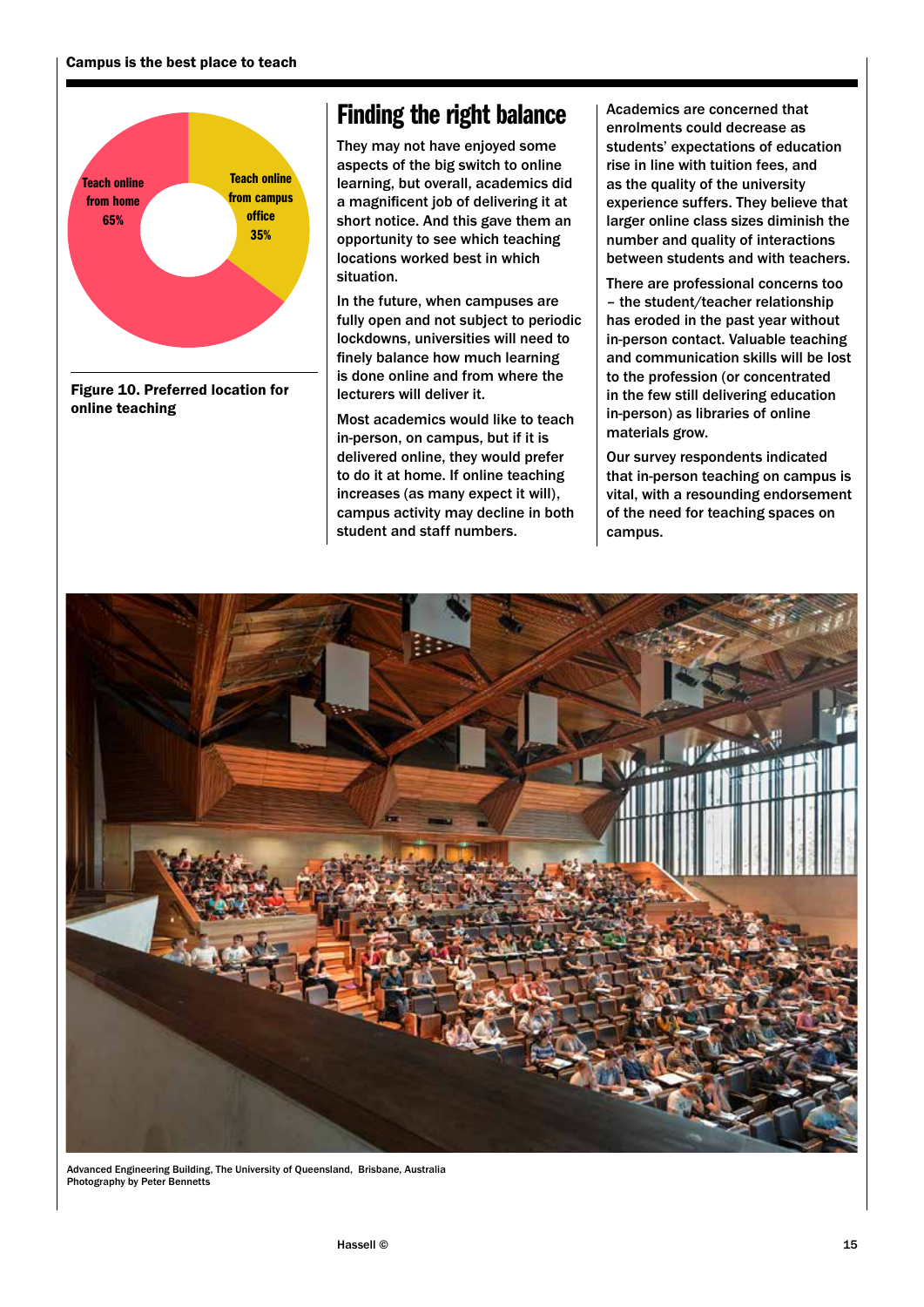"The sooner we get back to unrestricted face-to-face teaching, the better."

 "The student experience is a prime concern. Student life is more than just online teaching and the social component must not be underestimated."



Moreton Bay Campus, University of the Sunshine Coast, Brisbane, Australia Photography by Tom Ross



Creative Industries Precinct Phase 2, Queensland University of Technology Brisbane, Australia Photography by Peter Bennetts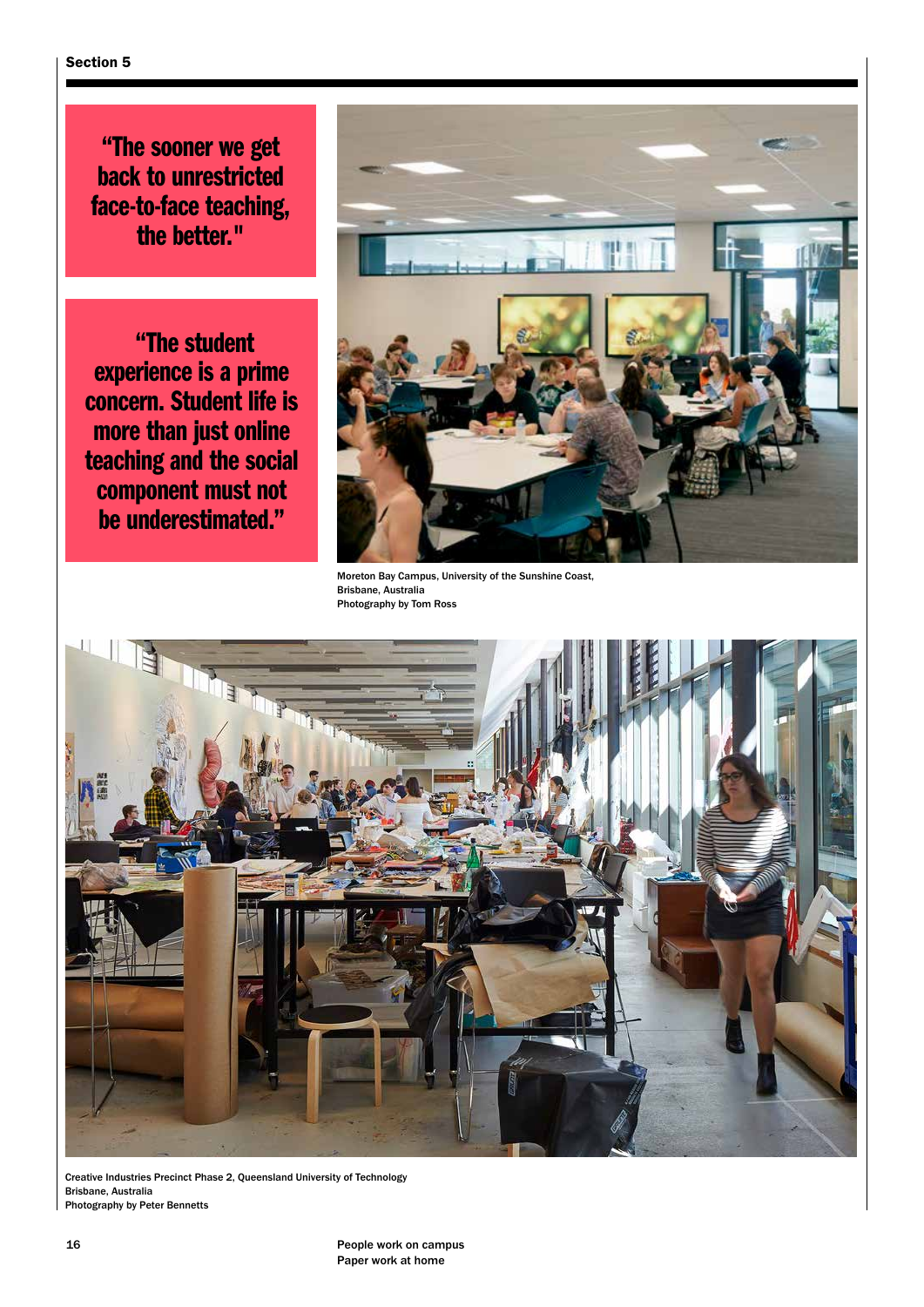"The experience of 2020 let the cat out of the bag — that it is indeed POSSIBLE to operate the key functions of any university almost entirely online. This, however, had the important side effect of forcing the academic community, including students, to clearly articulate the value of faceto-face learning and the campusbased experience. This is extremely valuable and we are already seeing more nuanced perspectives towards learning technology and blended learning."

Survey participant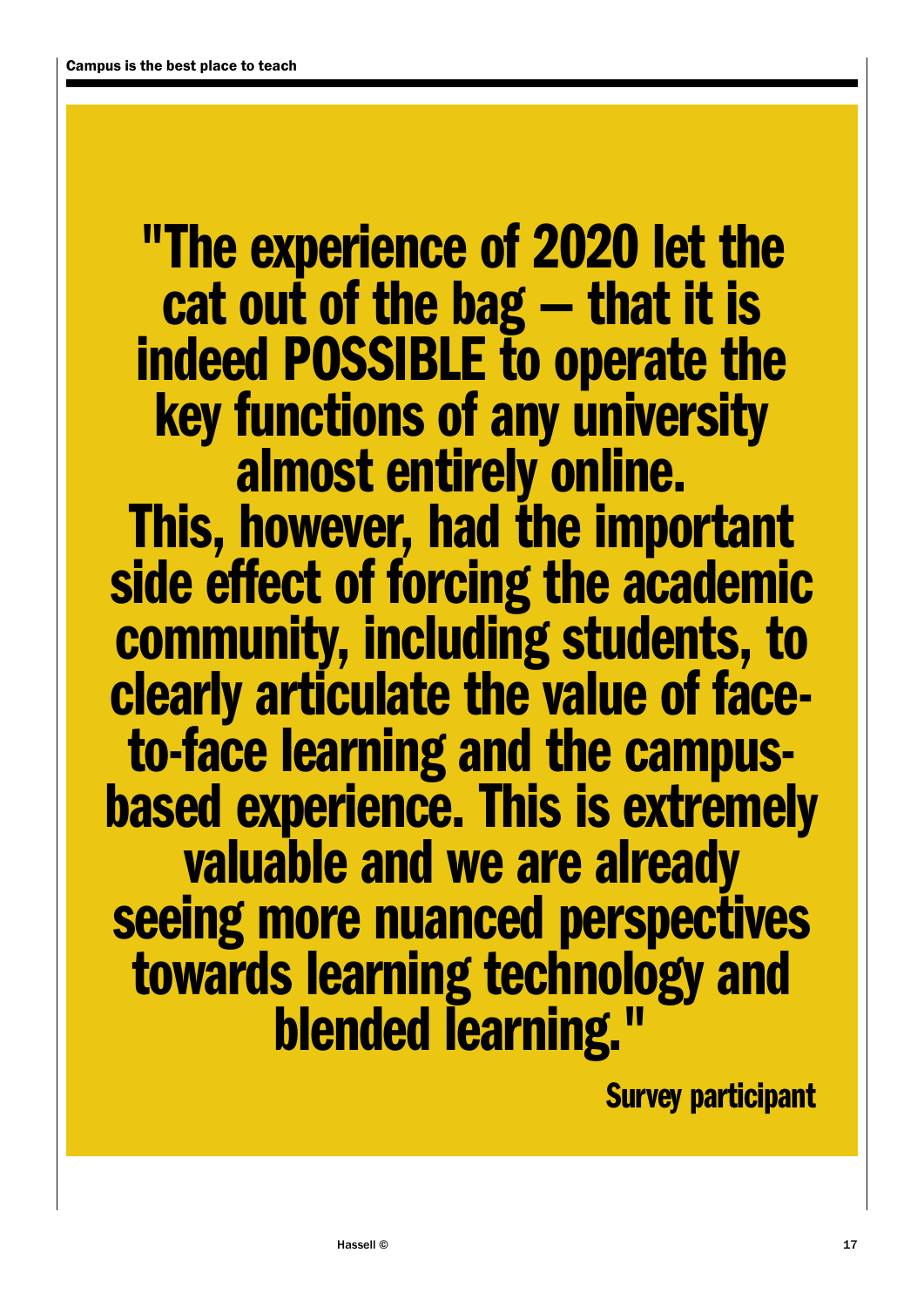

Research School of Social Sciences, Australian National University, Canberra, Australia Photography by Mark Syke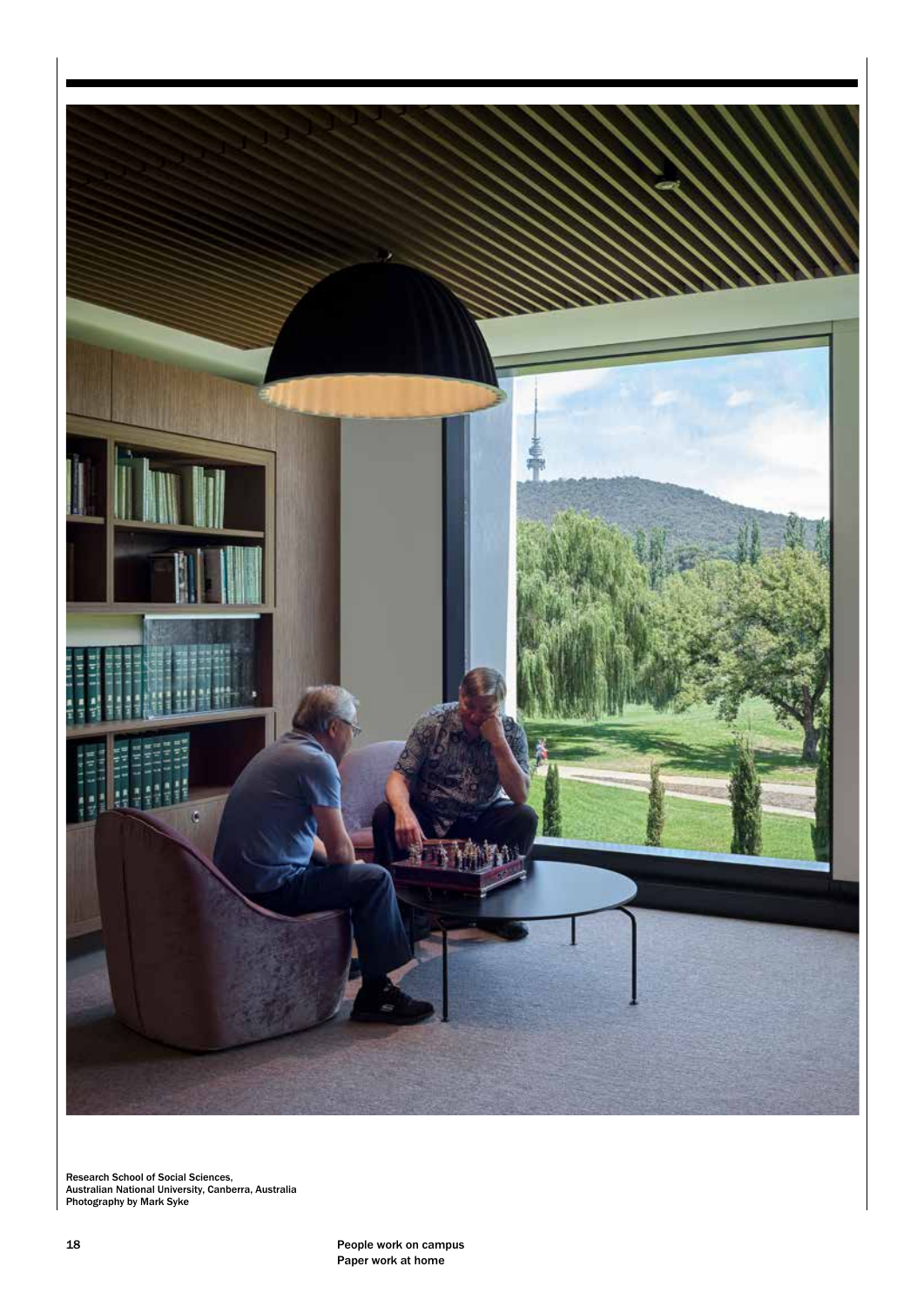## TIME FOR AN OFFICE COMPROMISE?

Is it time for a compromise in the tussle for academic office space? Despite increased interest in working from home, private offices are not redundant. But who gets one, and why, might alter as academics rebalance their campus and home work schedules.

Underutilisation of academic office space is a long-standing issue for facilities management teams at universities, compounded by funding and space pressures on campus.

Most academics (72 per cent) in our survey work from a private office, varying from a low of 55 per cent in the UK to a high of 83 per cent in the US.

In contrast, comparable data from a recent Hassell study about commercial workplaces shows only 32 per cent of office workers around the world worked in a private office.

While universities can no longer justify policies that preclude working from home on the basis of productivity, neither can academics justify an exclusive space on campus to be occupied for half a working week.

Academic offices are prized and private spaces where confidential conversations, deep thinking, research and administration tasks can and do get done.

They also provide convenient storage for books, files, equipment and other academic paraphernalia. In the fierce competition for academic talent, they are sometimes seen as a useful enticement.

> "Campus office space is a luxury which helps attract and retain research academics."



campus - country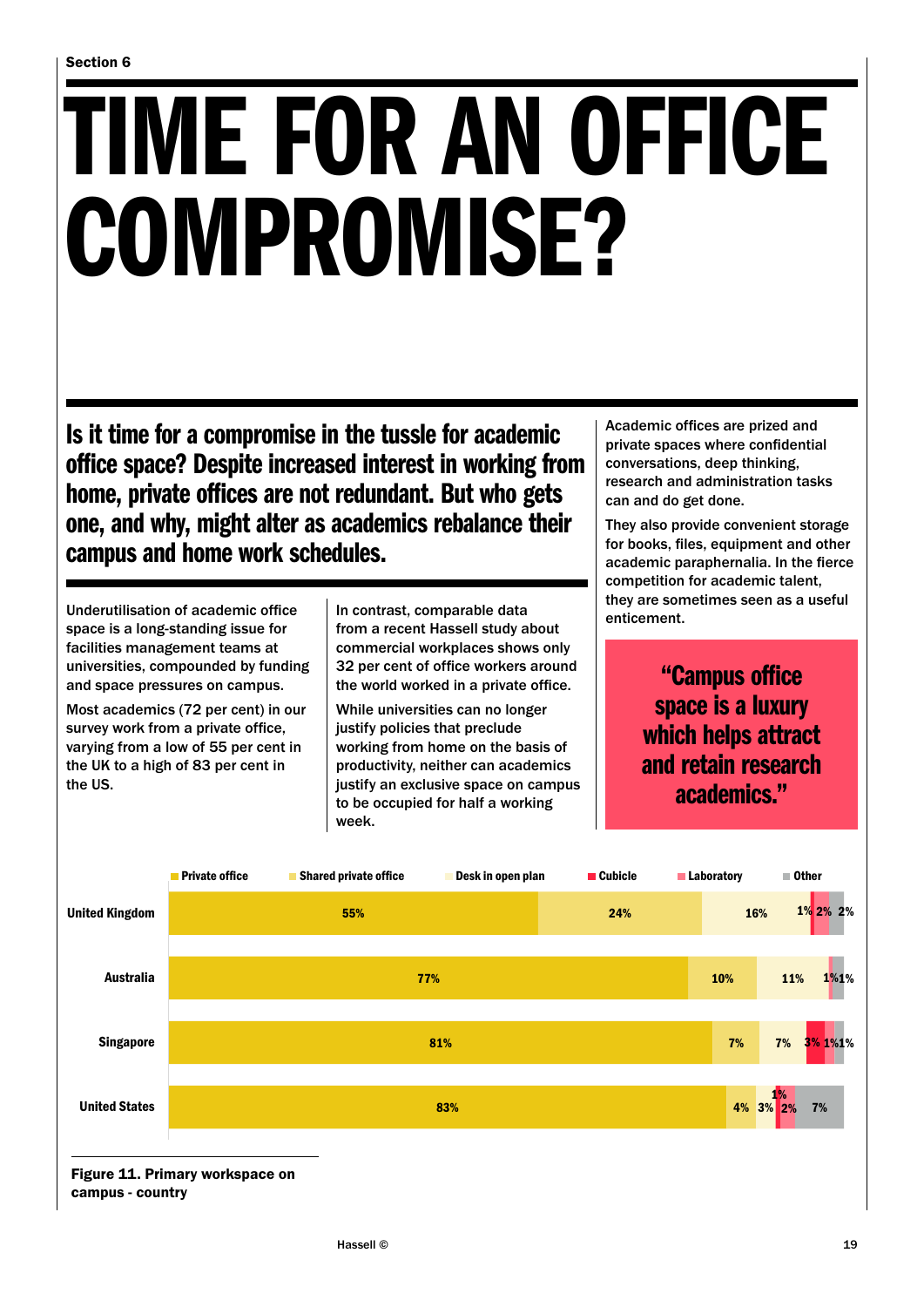#### An uncomfortable truth

There are good reasons for many academics to have a private office, and there will be resistance, as there often is, to changes in space allocations and policies. While a compromise is in order, change will not be simple, nor is it likely to be uniform across the board.

Because our survey uncovered an uncomfortable truth:

The faculties that have the highest proportion of academics in private offices (compared to shared work spaces) want to spend the least amount of time on campus.

This adds fuel to the fire of the debate about space utilisation and an academic's need for dedicated quiet workspace.

Should academics that spend more time on campus get priority for private offices over those that have alternative preferences and options for places to work?

Or perhaps, less controversially, can universities negotiate with those academics open to working from home to use shared workspaces?

While almost half of all academics want to have their own space on campus (Figure 13), a third of those with a private office were willing to share their workspace in return for more time working at home.

This is a potentially significant and logical trade-off for universities seeking to improve their space utilisation, and for academics seeking to work more flexibly.

"I sincerely hope the pandemic is not used as an excuse to compound the drive to push us out of our offices and into open-plan, or worse, home office work."



Figure 12. Proportion of private office to preferred time on campus, by faculty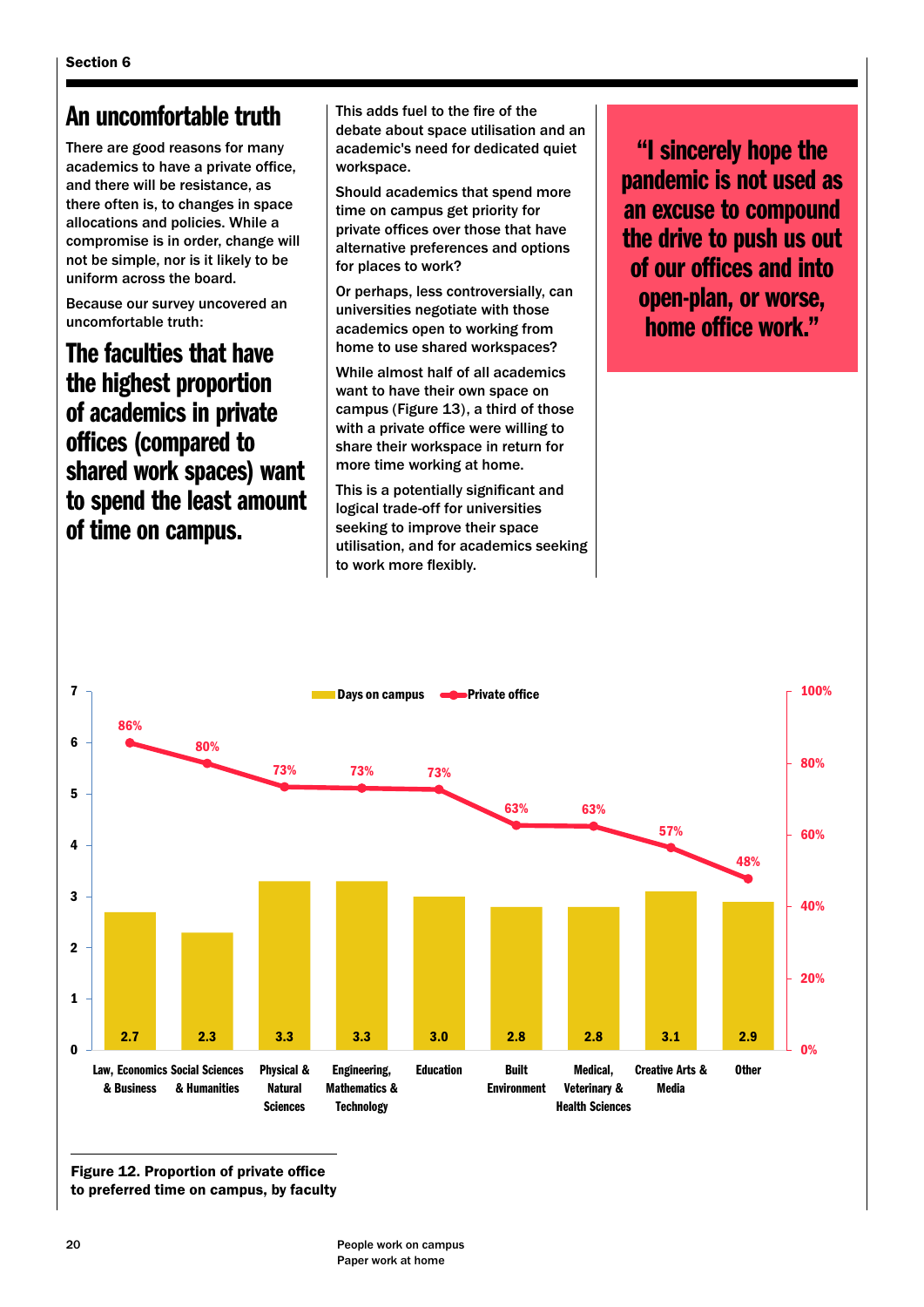#### Where to do what?

The high proportion of staff working in private offices in universities undoubtedly contributes to the sentiment in our survey of the campus as a productive workplace that enables concentration and connection to colleagues. Curiously, that does not necessarily translate to a perception of productivity. (Figure 13)

To understand why academics need and want private offices, we looked at the tasks that they would like to do on campus and at home in the future.

Most academics would prefer a combination of working both at home and on campus to undertake all three tasks of research, teaching and meetings. (Figure 14)

This makes perfect sense because teaching is rarely a full day activity, and there will often be time in between lectures and tutorials to complete other tasks, including research, management and administration.

How will universities balance staff preferences to work from home and on campus while maintaining a vibrant campus and apportioning workspace fairly and efficiently?

The answer is likely to be more shared spaces, where staff can work, meet and socialise, and which will come in a variety of shapes and sizes: bookable or co-working spaces, shared offices, team zones, quiet hubs, or cross- departmental drop in lounges.

Universities can also work toward agreed minimum benchmarks of office use for staff who want flexible work arrangements. This must be accompanied by more bookable work and meeting space, and generous provision of secure storage for academics without a private office on campus.

While the office perks of personal book shelves, private space and the prestige that comes with having an office on campus may not be replicated in a shared space, other benefits (working from home, equitable space allocations, window views for all, and better collaborative and social spaces) may go some way to compensating for the loss of a room of one's own.



Figure 13. Academic sentiment Strongly agree Agree Neutral Disagree Strongly disagree I don't know

about the campus environment



need to

other departments

I am more productive when I work on campus

I am open to sharing a desk/office if I do not need to be on campus as often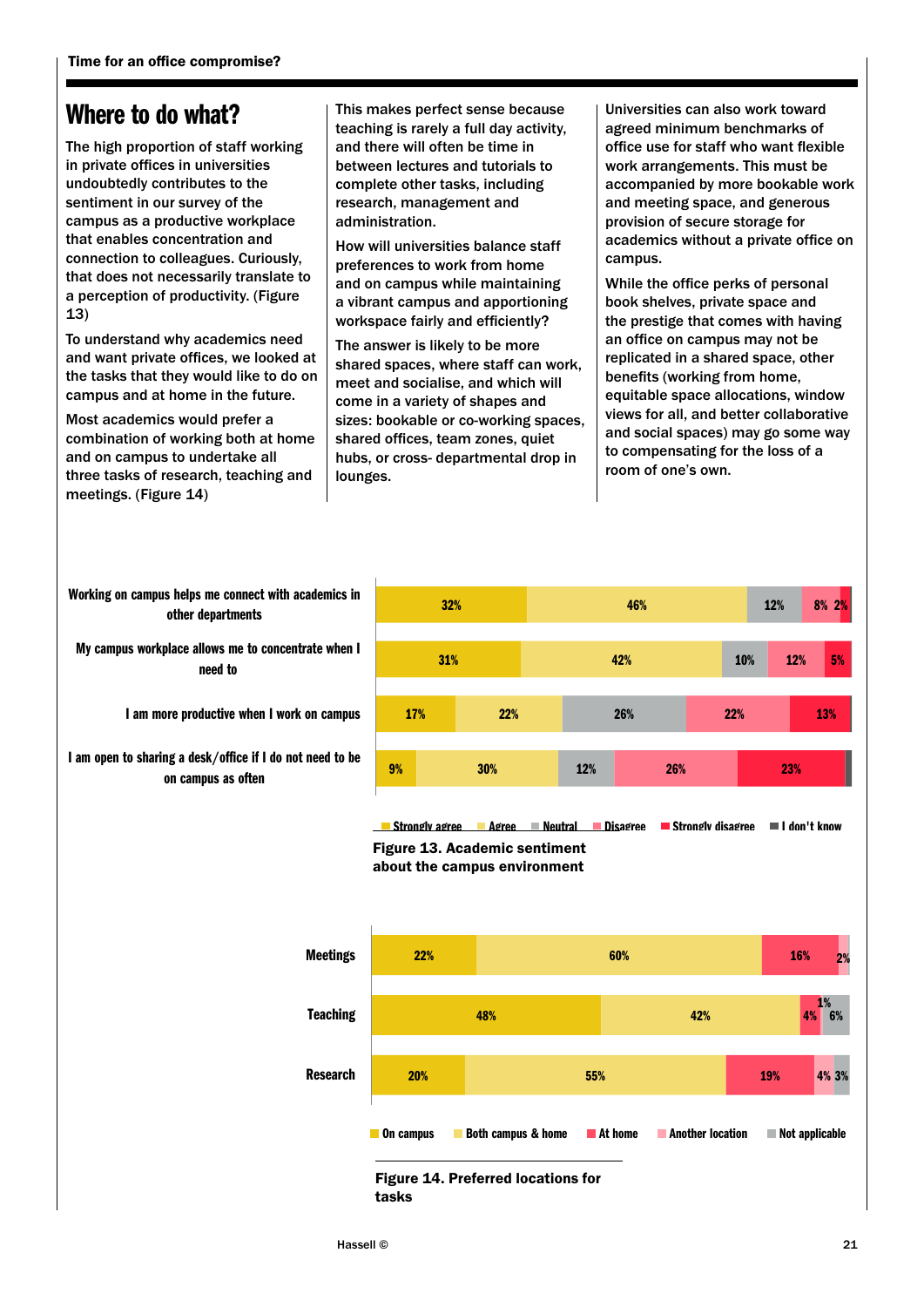## A PLACE FOR PEOPLE

There is a very real possibility of less people on campus unless universities act decisively to develop policies, programs, timetables, partnerships and spaces that allow people to come together.

Universities face many challenges to retain campus activity and use space to best effect. Our research suggests that their efforts should focus on the development of places and spaces for 'people work' because that is what academics and students are keen to do on campus. And that is what will entice people back together.

Individual preferences for workspace and location should be balanced with the need to bring teams together. And perhaps the pandemic is the impetus required for universities to develop a more diverse cross section of campus users — not just students and staff, but importantly, industry. If ever there was a time to invite industry partners onto campus, this is it.

Yet our research indicates many academics are ambivalent about external engagement. This may reflect a well-known wariness that commercialisation could undermine academic freedom and the benefits of basic and theoretical research.

But stronger links between academia and industry has long been a strategic goal of universities, in the interests of translating ideas into reality, developing research talent and attracting increasingly scarce funding. There's now another reason to promote the benefits of industry engagement — the reinvigoration of campus.



Li Ka Shing Library, Singapore Management University Singapore Photography by Hassell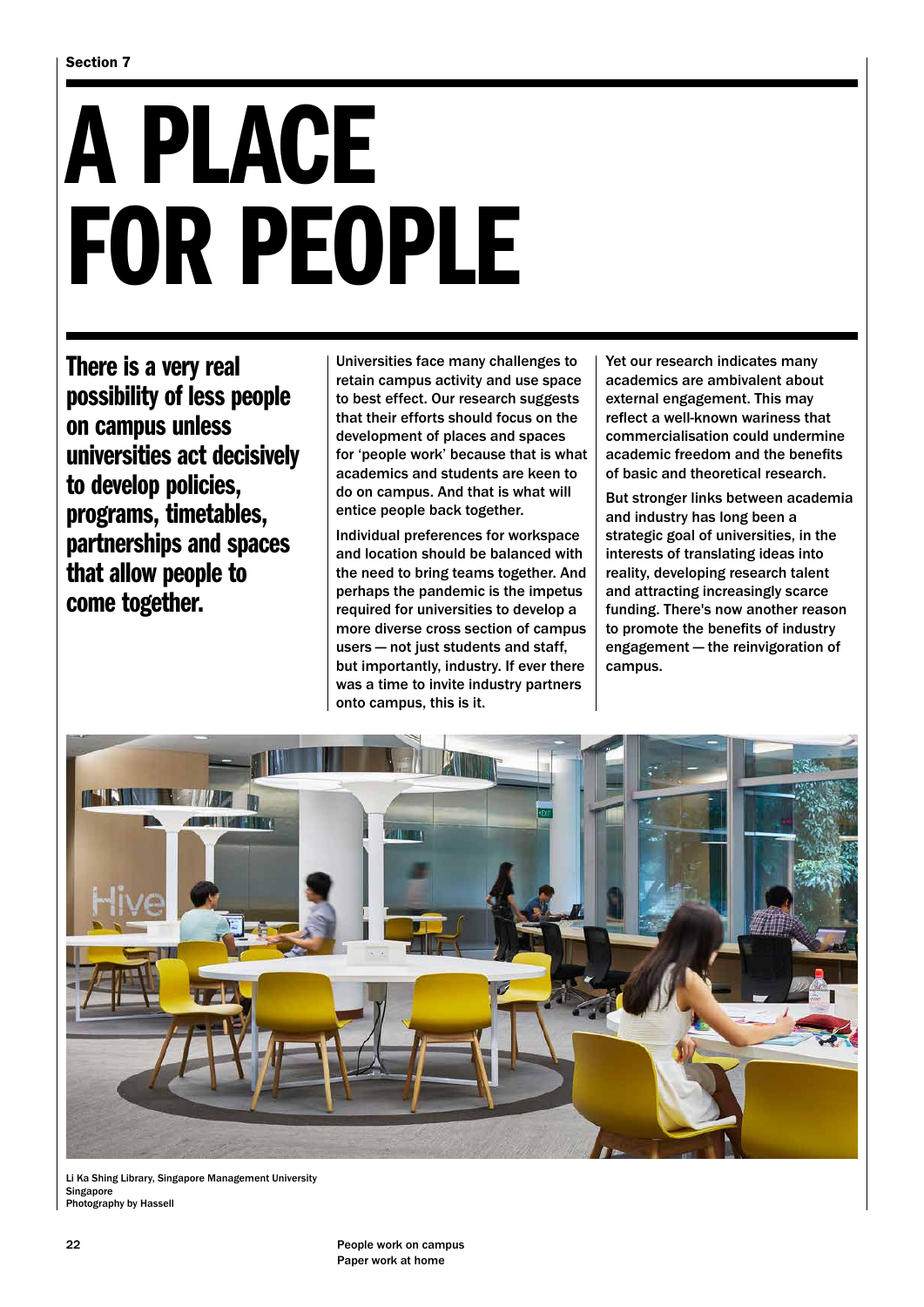#### A campus people love

The post-pandemic campus will be a place for academics, students, professional staff and external partners to learn, share ideas, create friendships and develop professional networks.

The good news is that for many universities, the work to make this happen started well before the pandemic hit.

Spaces for students to collaborate have proliferated over the last decade in informal learning hubs, libraries and other innovative group-oriented spaces. The same must now happen for university staff, including academics.

These places might be new shared office workspaces, or upgrades to social areas within faculty buildings. Some universities may need to focus on facilities for networking events, or coworking and bookable meeting rooms across campus for staff filling in work time between teaching sessions.

As for the 'paper work' that supports all the 'people work', some will be delivered at home, some on campus, and almost certainly most academics will do a bit of both, wherever and whenever it is convenient.

But campuses that prioritise people will deliver the greatest rewards to staff and students, and help universities make good on their mission to research and educate for the benefit of the communities they serve.

"I am looking forward to returning to live classrooms and the hectic demands of navigating a workday among panicking students and departmental politics."



Melbourne Life Sciences Precinct The University of Melbourne, Australia Photography by Earl Carter